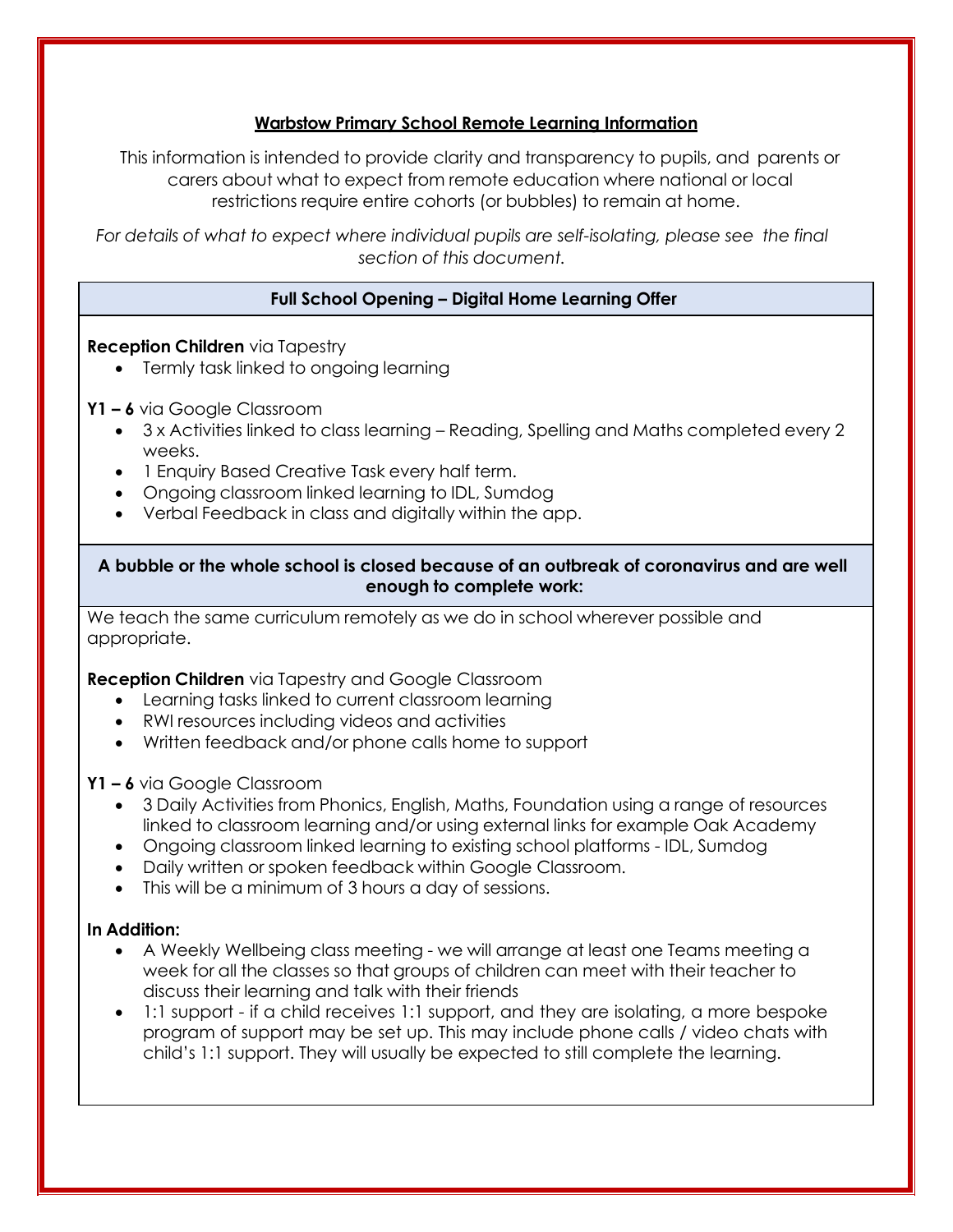## **Engagement and Feedback**

#### **Engagement**

- The expectation is that all children will access the remote learning and will complete the challenges set for them. We understand that it can be a challenging time for parents and will support families as needed. Weekly calls will be made to 'check-in.'
- The school will keep a record of who is accessing the work set and will contact parents of children whose engagement is a concern. This will be in the form of Arbor messages, phone calls or emails.

### **Feedback**

- Feedback will take different forms both written and verbal
- All work submitted will be acknowledged but teachers will stop giving feedback at the end of the working day and pupil work won't be responded to over the weekend. Teachers will respond at the next convenient time.
- Children will be required to go back and check their feedback and respond appropriately – as they would in class.

## **Additional Support for Pupils with Additional Needs**

We recognise that some pupils, for example some pupils with special educational needs and disabilities (SEND), may not be able to access remote education without support from adults at home. We acknowledge the difficulties this may place on families, and we will work with parents and carers to support those pupils in the following ways:

- Weekly pastoral phone calls to check in
- Bespoke learning challenges that are differentiated and in line with any EHCP or IEPs in the child's name.
- The SENDCo will support teachers to provide bespoke activities which directly link to the needs to the children.
- Possible loan of resources as needed e.g. concrete manipulatives in Maths, to support understanding

*FAQ: My child is absent because they are awaiting test results and our household is required to self-isolate, but my child is well enough to complete work.*

## **Reception Children** via Tapestry and Google Class

- Learning tasks linked to current classroom learning
- RWI resources including videos and activities
- Written feedback and/or phone calls home to support

### **Y1 – 6** via Google Class

- 3 Daily Activities from Phonics, English, Maths, Foundation using a range of resources linked to classroom learning and/or using external links for example Oak Academy
- Ongoing classroom linked learning to existing school platforms IDL, Sumdog
- Daily written or spoken feedback within the Google Class.